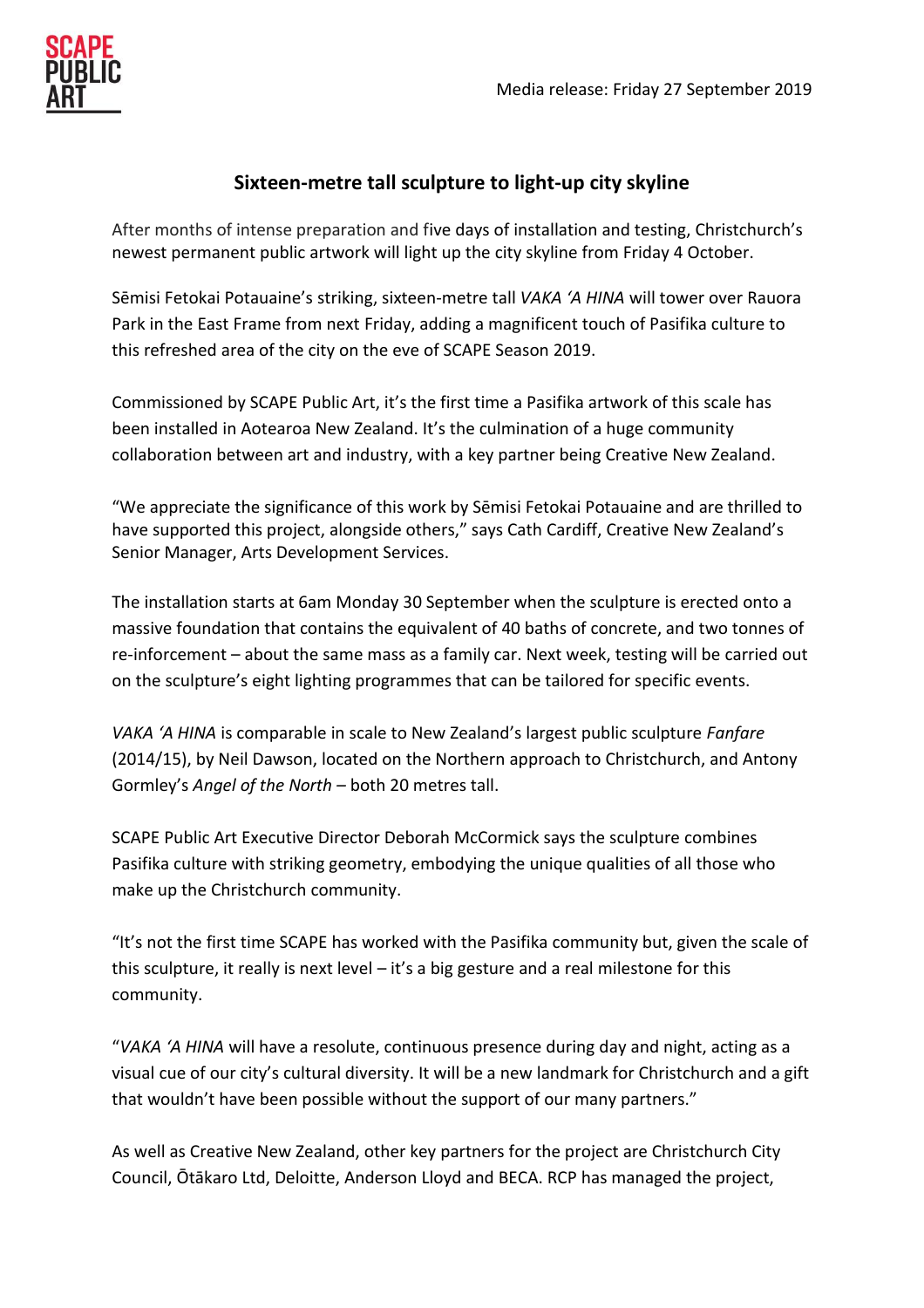while engineering design experts GHD turned Potauaine's artistic vision into reality, working closely with lead legacy sponsor John Jones Steel who made the structure.

Excavation for the foundation was done by ProTranz Earthmoving and McMillan Drilling, before Leighs Construction oversaw the re-inforcing and concrete pour that were done by Allied Concrete and Fletcher Steel. Aotea Electrical have installed the Signify lighting, while Higgins is overseeing traffic management.

Potauaine and his family will be in Christchurch all of next week to oversee installation of the sculpture – the 15<sup>th</sup> legacy (permanent) artwork produced by SCAPE Public Art for the city.

### ENDS

## [Please refer to high resolution image folder here](https://www.dropbox.com/sh/z7y8h0ttty6oomj/AAC-OZYcoi0hmvT0WWfB5TVYa?dl=0)



Sēmisi Fetokai Potauaine *VAKA 'A HINA* 2019 Rauora Park, Christchurch (site render – night). Image courtesy of the artist. Commissioned by SCAPE Public Art.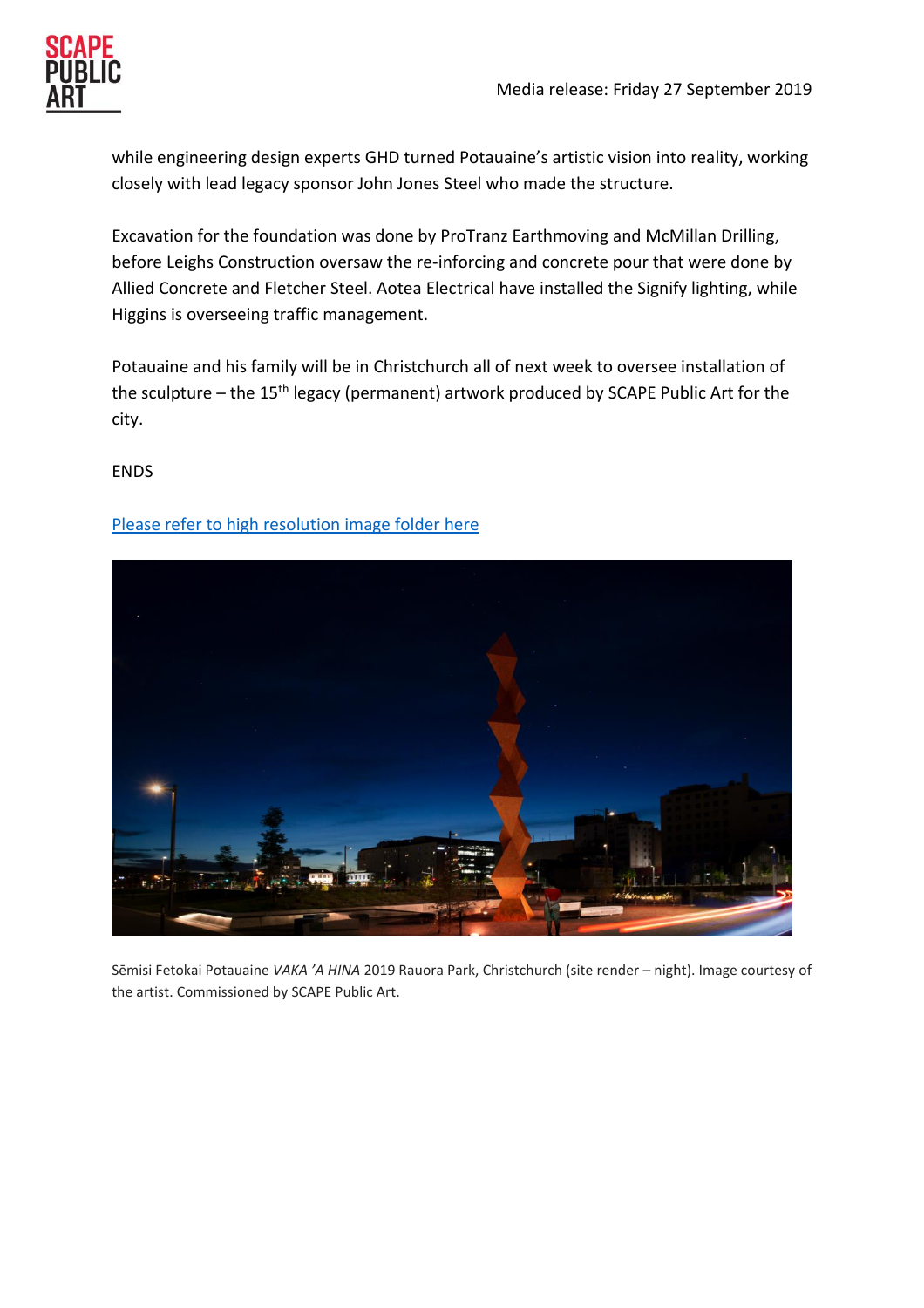

#### **About the Artist**

Sēmisi Fetokai Potauaine works as a multi-media artist, across a number of disciplines, notably architecture, sculpture, tattooing, painting, weaving and computer graphic designing. Sēmisi was born, raised and trained in the old culture in Tonga, and educated in Aotearoa New Zealand and abroad in art and architecture. His practice, lectures and research concentrates on *ta–va* (time and space), culture and language, theory and practice and, art and literature amongst others. He has co-authored books and book chapters, published book chapters and journal articles, and is the principal illustrator of a new Pacific children's book series.

In 2017, he was commissioned to create *MANUĒSINA* (White bird/White angel) for Sculpture on the Gulf at Waiheke Island. He was commisioned in 2012 for the production of the Ministry of Tourism Tonga for *Tunavakamea* & *Hinavakamea*, two 8 metre high steel sculptures for Nuku`alofa's waterfront. He was awarded the Commonwealth International Connections Art Residencies 2009, where he produced a number of works ranging from graphic art to steel and wood sculptures at Cambridge University, United Kingdom.

### **About the SCAPE Public Art Trust**

SCAPE Public Art installs public art in Christchurch all year round with a focus on the annual Seasons. SCAPE is the Christchurch expert in the installation of public art, and the SCAPE Public Art Seasons are New Zealand's premier public art events.

Held in Christchurch's central city public spaces and supported through a range of partnerships, the Seasons showcase leading national and international contemporary artists, and provide a springboard for emerging local talent. Artworks in the Seasons are created as a result of close collaboration between art and business. This is a highly regarded model world-wide.

Our Seasons provide an opportunity to focus on the introduction of new artworks whilst maintaining focus on the impressive base of legacy pieces. [www.scapepublicart.org.nz](http://www.scapepublicart.org.nz/)